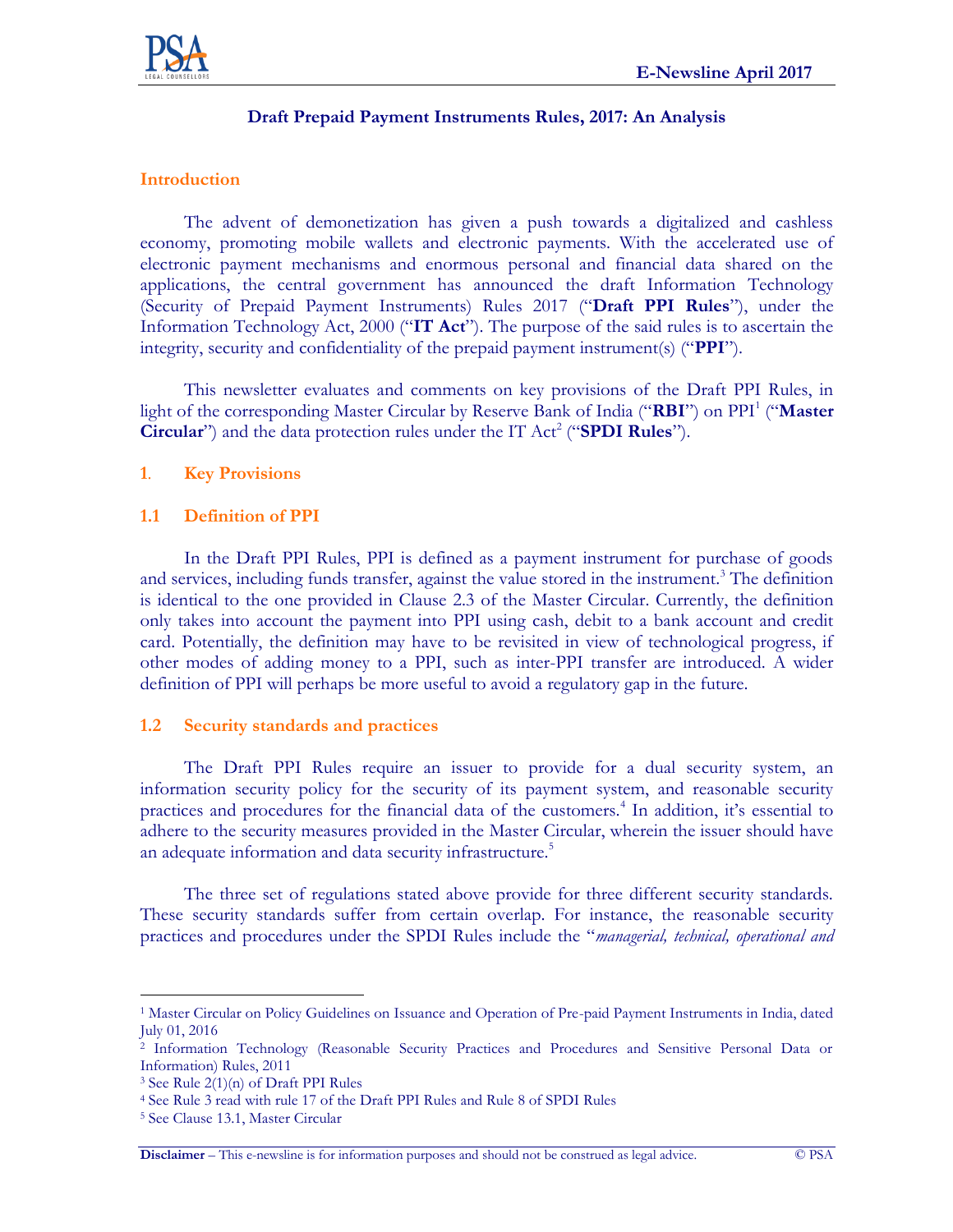

*physical security measures*";<sup>6</sup> the information security policy under the Draft PPI Rules may fall under the operational and technical security measures of the reasonable security practices and procedures. The security measures under the SPDI Rules are wide-ranging; therefore, a separate information security policy seems unnecessary.

Perhaps, a better approach will be to provide for comprehensive set of security standards and policy or, alternatively, synchronize the regulations provided under the Master Circular, SPDI Rules and the Draft PPI Rules. For example, the Master Circular can provide that the information and data security infrastructure of the issuer will be considered adequate if it follows the practices and procedures under the SPDI Rules.

# **1.3 Personal information**

Rule 7 of the Draft PPI Rules define personal information to include "*information collected from the customer or elsewhere at the time of issuance of the pre-paid payment instrument.."* and "*information collected during use of the payment system...".*The SPDI Rules state that personal information means "*information that relates to a natural person, which, either directly or indirectly, in combination with other information available or likely to be available with a body corporate, is capable of identifying such person*". Financial information is also covered under sensitive personal data or information under the SPDI Rules.<sup>7</sup>

Draft PPI Rules basically reiterate what is already covered under the SPDI Rules, albeit, in a different language. A standardized definition of personal information, as information that can be identified with a natural person, instead of varying definitions that quintessentially indicates the same meaning of personal information, might have been a better option.

# **1.4 Cyber incident and cyber security incident**

Draft PPI Rules require an issuer to have a mechanism to deal with cyber incident and cyber security incident. The former means any real or suspected adverse event, likely to cause or cause an offence or contravention, harm to critical functions across public and private sector, by impairing the integrity, confidentiality, availability of the electronic information system and services. Such impairment should result in an unauthorized access or use of the computer resource or denial of service or disruption, change to data or information without authorization, or it should threaten public safety, undermine public confidence, have a negative effect on the economy and diminish the security posture of the nation.<sup>8</sup> Cyber security incident on the other hand means any real or suspected adverse event relating to cyber security that violates the applicable security policy. Such violation should result in an unauthorized access or use of the computer resource or denial of service or disruption, change to data or information without authorization.<sup>9</sup>

In short, cyber incident and cyber security incident indicates adverse event likely to result in an unauthorized access. It is interesting to note that this same definition of cyber security incident is provided under Rule 2(1)(d) of SPDI Rules as "cyber incident".

 $\overline{a}$ 

<sup>6</sup> See Rule 8, SPDI Rules

<sup>7</sup> See Rule 3, SPDI Rules

<sup>8</sup> See Rule 2(1)(e), Draft PPI Rules

<sup>9</sup> See Rule 2(1)(f), Draft PPI Rules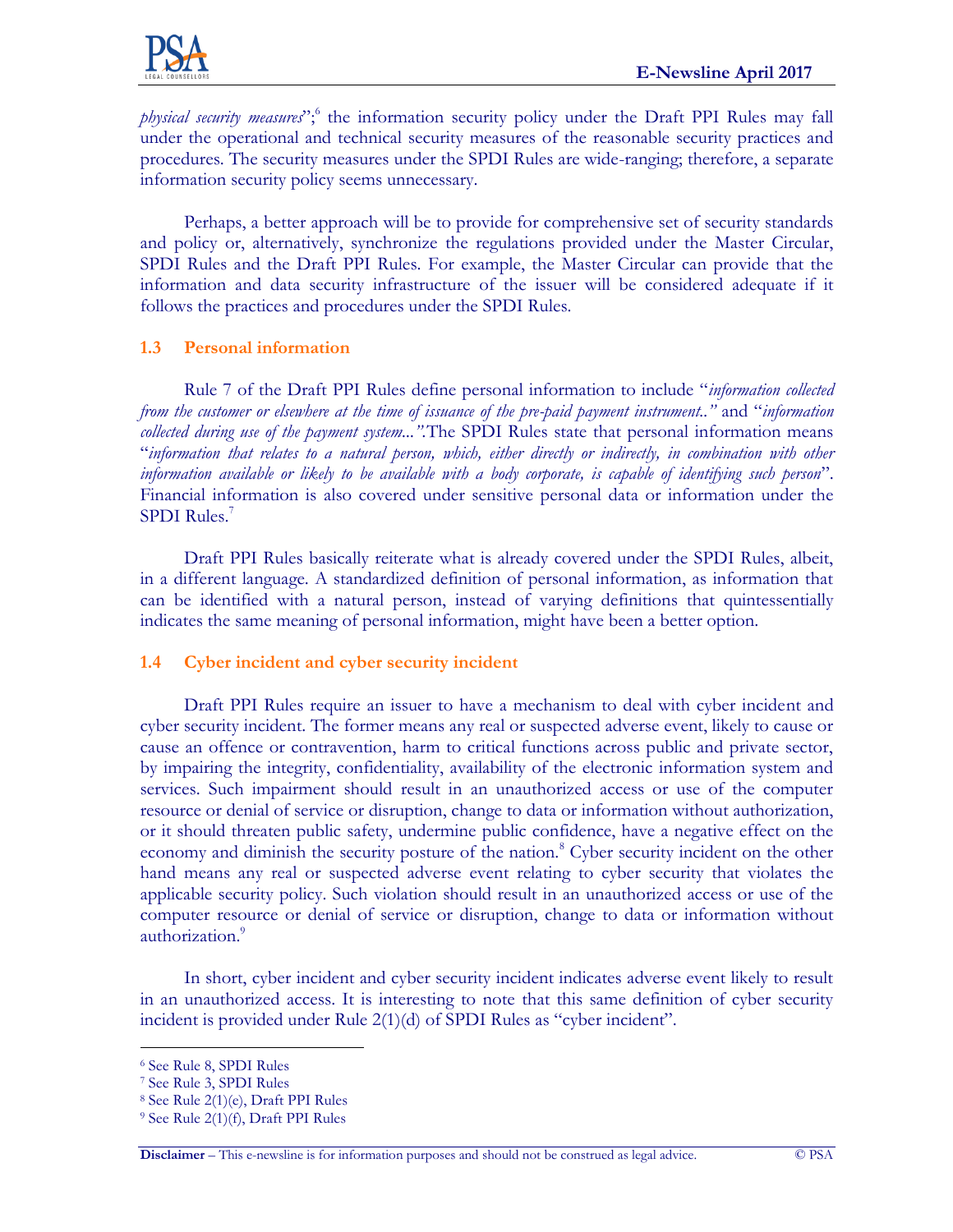

The definition of cyber incident is wide enough to include cyber security incident. A separate definition of the latter seems unnecessary. Further, the two definitions should not be contingent on unauthorized access, but an attempt to cause such an event should be sufficient. Section 84C of the IT Act provides that even an attempt to commit an offence under the IT Act is punishable. In light of this, occurrence of real or suspected adverse event that violates security policy or causes an offence should be adequate to constitute cyber incident/cyber security incident.

Further, such incidents are required to be reported to the national Computer Emergency Response Team ("**CERT-in**").<sup>10</sup> In addition, the recent draft master direction by RBI on PPI requires reporting to RBI of such incident.<sup>11</sup> A consolidated reporting requirement to one entity may be more helpful. Interestingly, there is no mandatory requirement of reporting such incidents to the customer,<sup>12</sup> which should be made obligatory.

## **1.5 Grievance redressal mechanism**

Rule 16 of Draft PPI Rules require an issuer to designate a grievance officer for receiving complaints from the customer, and publish the details of the grievance officer on its website along with the procedure for making the complaint. An almost identical provision is specified under Rule 5(9) of SPDI Rules.

Further, in an inevitable overlap, Clause 14.2 of Master Circular also provides for the grievance redressal mechanism. It states that "*the non-bank PPI issuer shall put in place an effective mechanism for redressal of customer complaints along with escalation matrix and publicise the same for the benefit of customers...*"

The aforementioned provisions have the propensity to put an issuer in a quandary over the redressal mechanism that it ought to follow. While the Master Circular specifies the requirement of an escalation matrix, the draft PPI Rules limits it to just having a grievance officer. PPI issuer should be mandated to provide an inbuilt escalation mechanism, for effective grievance resolution without approaching the courts.

Further, the nature of grievances for which customers can approach a grievance officer is unclear. The draft PPI Rules can possibly also incorporate a suggestive list of grievances for which the grievance officer can be approached.

## **1.6 Authentication of information, traceability and retention of information**

Apart from overlap with the SPDI Rules and Master Circular, Draft PPI Rules *per se* don't promise a comprehensive protection to PPI or promote ease of business. For instance, Rule 6(2) states that an issuer must adopt multiple factor authentication process when a customer tries to make a payment for goods and services from the value stored in a PPI. The popularity of a PPI, like a mobile wallet lies in the ease of use; unlike internet banking or debit card payment, it doesn't have multi-layered authentication. For example, payment using a mobile

 $\overline{a}$ 

<sup>10</sup> See Rule 14 of Draft PPI Rules

<sup>11</sup> See Rule 15.7, Draft Master Directions on Issuance and Operation of Prepaid Payment Instruments in India dated March 20, 2017

<sup>12</sup> See Rule 14(3), Draft PPI Rules